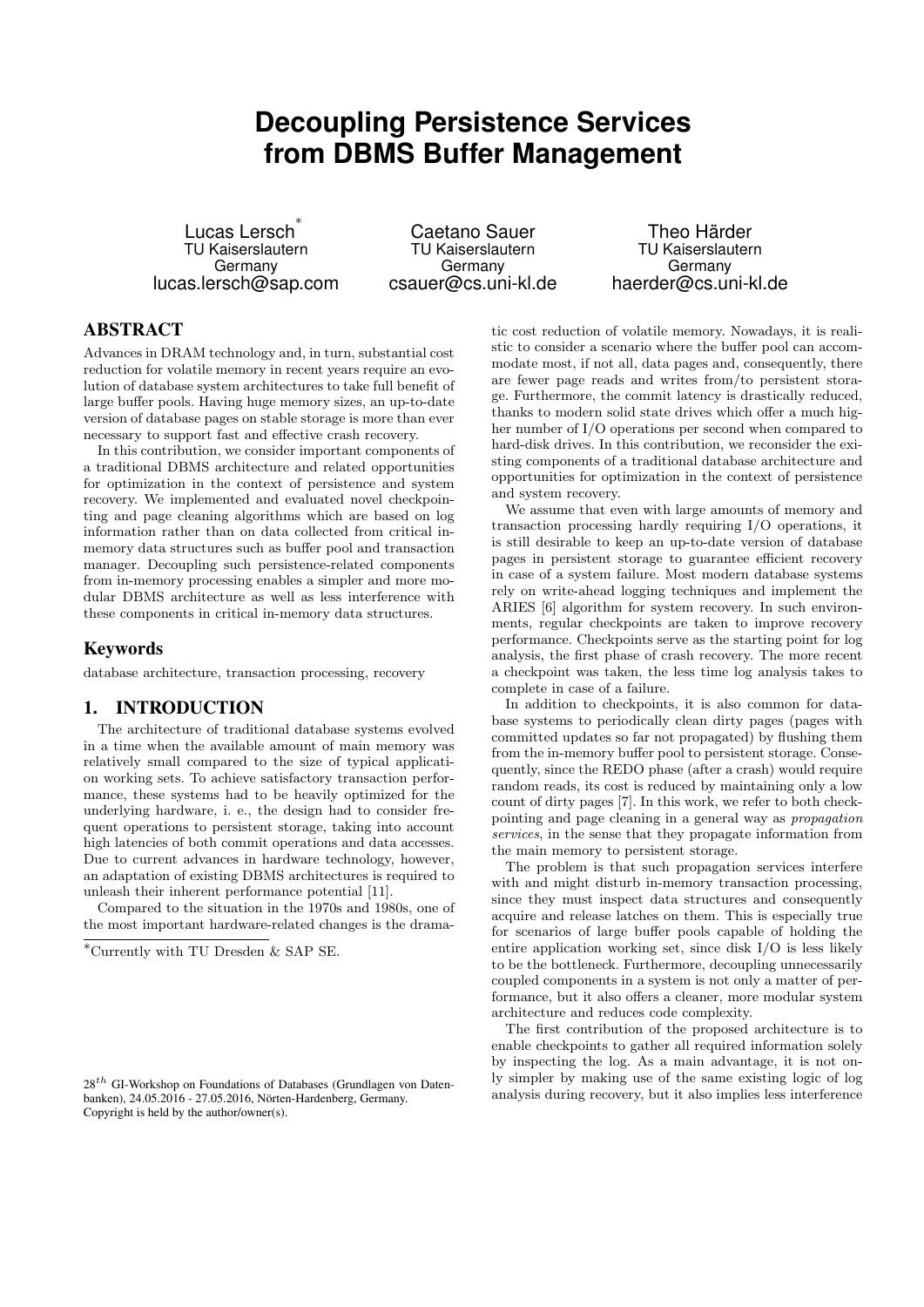

Figure 1: Differences between traditional and proposed architecture.

with in-memory processing, as mentioned above. The second contribution is a decoupled implementation of a page cleaner, which also makes use of log data instead of in-memory information. Besides also reducing the interference in the buffer pool, it can be combined with single-page recovery techniques [3] that enable a set of interesting features for the recovery component of a database system, as discussed later. Figure 1 illustrates differences between the traditional design and the proposed decoupled design.

## 2. BACKGROUND

#### 2.1 System Recovery

#### *2.1.1 ARIES Restart*

To offer transaction atomicity and durability guarantees, i.e., the "A" and "D" of ACID, most modern database systems implement a write-ahead logging mechanism (WAL). The ARIES algorithm [6] embodies an efficient way to enable WAL-based system recovery. In case of a system crash, the recovery goal is to re-establish the most recent transactionconsistent database state.

The system recovery algorithm operates in three different phases: log analysis, REDO, and UNDO. Starting from the last checkpoint, log analysis scans the log to inspect all log records to determine which pages were dirty and which transactions were active at the time of failure. After having analyzed the log, the REDO phase scans the relevant part of the log and replays all log records that refer to updates of dirty pages. Finally, the UNDO phase rolls back transactions that were active at the time of failure.

As observed in a previous analysis of typical OLTP workloads [7], UNDO is usually very short, and the determinant factor for recovery cost is the number of dirty pages that require log replay in the REDO phase. Therefore, it is crucial to clean pages proactively as frequently and efficiently as possible. Furthermore, it is desirable to take frequent checkpoints to reduce the time required for log analysis. In a traditional design with tightly-coupled propagation services, however, an increased frequency of page cleaning and checkpoints inevitably hurts performance, as shown in Section 4.

#### *2.1.2 Instant Restart*

An alternative design for system recovery is the instant restart mechanism [2], which opens the system for new transactions immediately after the log analysis phase, performing the required REDO and UNDO actions on demand. The design is implemented with moderate incremental changes to the traditional ARIES algorithm. On-demand REDO of dirty pages is performed page by page instead of using a log scan. To that end, each log record must include a pointer (i.e., the LSN) of the last log record affecting a specific page. Such a pointer is simply copied from the page LSN field prior to generating a log record.

For on-demand UNDO, loser transactions are rolled back concurrently to REDO and newly running transactions. This rollback is triggered by lock conflicts between new and loser transactions. Therefore, log analysis requires a lock reacquisition for loser transactions, which implies that currentlyheld locks must also be included in the information collected for checkpoints – this is in contrast to the ARIES method which re-acquires such locks in the REDO phase. For a traditional checkpoint procedure inspecting in-memory data structures, this effort causes additional interference, which is eliminated in our decoupled design.

For further details, we refer to an extensive publication on instant recovery techniques [2].

#### 2.2 Checkpoints

In a general way, a checkpoint could be defined as a relatively recent persistent copy of any information that serves as a basis for restart and enables a faster recovery process. The more recent a checkpoint was taken w.r.t. the time of the system failure, the less work is required for recovering the system. Thus, it is a good practice to take checkpoints regularly. To be more precise in the definition of a checkpoint, we follow the definition of *fuzzy checkpoints* as presented in [4]. Therefore, a checkpoint comprises relevant server state information such as dirty pages, active transactions, and – for the support of instant restart – all acquired locks. The checkpoint is not concerned with the database state and, therefore, it does not write any pages from the buffer pool – as discussed later, this concern is delegated to the page cleaner service.

To take a checkpoint, a BEGIN CHKPT log record is written to the log. Then, all the required information is gathered from the in-memory data structures and written to the log as so-called checkpoint log records. An END CHKPT log record is inserted to indicate that the checkpoint completed correctly. The information comprised by a checkpoint summarizes, for the purposes of restoring the server state, all the log records up to the point where the checkpoint began.

After a crash and during system restart, the log analysis phase retrieves the most recent checkpoint and starts a forward scan from there up to the end of the log. During the scan, all log records are analyzed to update the information collected by the last completed checkpoint. As a result, this log analysis delivers the relevant restart information for the state exactly before the crash occurred.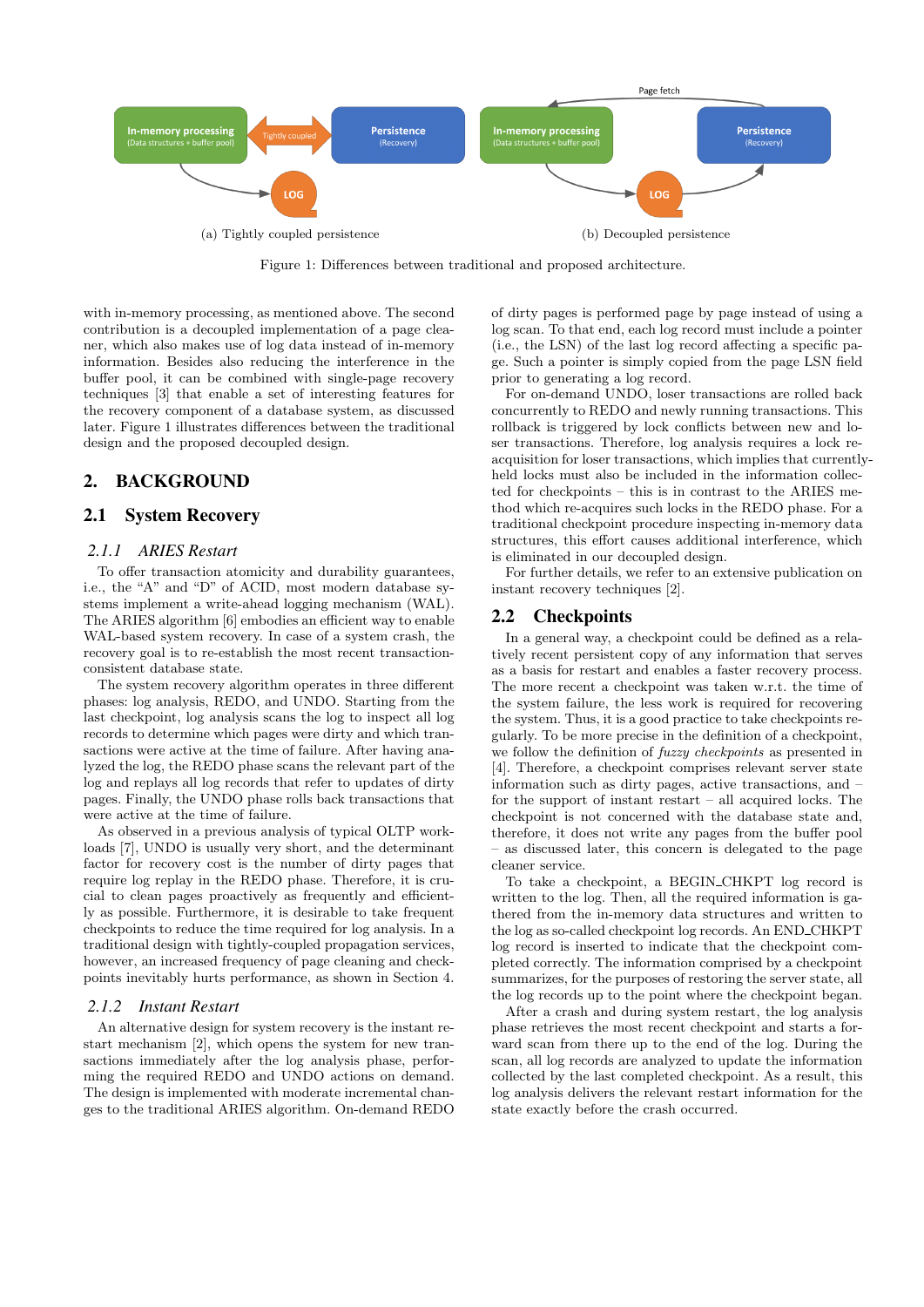#### 2.3 Page Cleaning

The REDO phase is responsible for replaying all log records that refer to pages marked as dirty in the buffer pool at the moment of system failure. Therefore, the amount of work to be processed by REDO is directly related to two aspects: (1) the amount of dirty pages in the buffer pool at failure time and (2) how old the versions of their persistent page copies are (the older it is, the more log records are expected to be replayed to bring the page to its most recent state).

During normal processing, there are three situations in which pages are flushed from the buffer pool to persistent storage. First, if a dirty page is picked for eviction, it is flushed to persistent storage to making room for fetching the new page. Considering systems with a large buffer pool, the process of evicting a dirty page tends to happen less frequently. Thus, regularly flushing dirty pages at appropriate points is beneficial for reducing the REDO time in case of a crash. This corresponds to the second situation. Third, at normal system shutdown, it is desirable to flush all dirty pages to avoid any recovery at the next start up.

Most modern database systems implement a page cleaner service running as a background thread to handle all these situations. In other words, the task of flushing a page is always delegated to the page cleaner service.

Once it is activated, the page cleaner iterates over the buffer pool and inspects the frame descriptor blocks to determine whether the pages contained should be cleaned, i.e, flushed to persistent storage. Pages can be selected according to a number of policies, e.g., hottest first or oldest first. In this work, we assume a naive policy that simply picks all dirty pages. Pages picked to be cleaned are then copied to a separate buffer; this is done to reduce the time for which a shared latch is held on the page – from a synchronous write call to a fast memcpy operation. The pages in the cleaning buffer are then sorted by their page identifier to enable sequential writes. After the write buffer is flushed, the cleaner must once again attempt to acquire shared latches on the pages just flushed and mark them as clean, in case there are no further modifications on such a page made during the cleaning process. In total, each cleaned page is latched three times: to verify its dirty state, to copy it into an in-transit buffer, and to update the dirty state.

#### 2.4 Log Archiving

In WAL-based database systems, the latency of the log device has a direct impact on transaction throughput. Therefore, to enable better performance, latency-optimized stable storage (such as SSDs) for the recovery log is usually employed. However, compared to storage devices such as harddisk drives, latency-optimized devices have a much higher capacity/cost ratio and are therefore less cost-effective. Furthermore, it is even more expensive to keep old log records in a latency-optimized device, assuming that most of these log records are unlikely to be needed. To avoid filling-up the temporary log device, the log records are continuously moved into a log archive using a cost- and capacity-optimized, long-term stable storage device. The latency of such a log archive device is not critical for the system performance, since archived log records are usually needed only during recovery from a media failure.

Instead of simply moving the log records from the temporary log to the log archive, it is possible to re-organize them in a more convenient way. To enable single-pass restore of a storage device after a media failure [8], when moving the log records to the archive, they are sorted into runs ordered by page identifier using an external sort-merge operation. As a result, the log archive is said to be partially sorted, given that the primary sort criterion is an LSN range – which identifies a run – and the secondary sort criterion is the page identifier. These runs are merged asynchronously and incrementally, using a data structure similar to a partitioned B-tree [1].

The partial sort order in the log archive also enables indexing, meaning that the history of a single page can be accessed much more efficiently. This was exploited in a proposal for instant restore [9], which enables on-demand restoration from a media failure concurrently with running transactions, similar to instant restart. However, such indexing can also be exploited for efficient REDO operations during restart after a system failure as well as for single-page recovery in case of an isolated data corruption [3]. In our case, we exploit the partially sorted log archive for a novel application: propagation of updates with a decoupled page cleaner, which is discussed in the next section.

# 3. DECOUPLED PERSISTENCE SERVICES

## 3.1 Decoupled Checkpoints

The idea behind a decoupled checkpoint is to use the same logic behind log analysis to gather all information needed for the checkpoint, instead of querying in-memory data structures for this reason. To take a decoupled checkpoint, all log records between the last completed checkpoint and the BEGIN CHKPT log record referring to the checkpoint currently being taken are analyzed. The main motivation here is that, as minimal as it may be, any interference with the data structures caused by the process of checkpoint creation can be completely avoided. However, since it is desirable to re-use the same logic of log analysis, some important differences must be considered.

First, taking a traditional checkpoint is completely independent from information contained in older checkpoints, since it only inspects in-memory data structures. However, in the case of a decoupled checkpoint, since the algorithm is the same as for log analysis, it must rely on information present in the checkpoint previously completed. This introduces the limitation that, when taking a new decoupled checkpoint, the previously completed checkpoint must always be contained in the log. Alternatively, the contents of such a checkpoint can be cached in main memory during normal processing.

Second, since the decoupled checkpoint inspects only log records, page write operations must be logged to determine when a previously dirty page can be considered clean. As observed in previous studies [7], logging page writes is a common practice used in existing database software, since it enables more effective recovery from a system failure.

Third, taking a decoupled checkpoint may introduce additional I/O for reading the temporary log. An approach that eliminates this overhead maintains checkpoint information in main memory and continuously updates it by consuming log records from the log buffer, which also resides in main memory. When a checkpoint is requested, this information can then immediately be propagated to the persistent log. Additionally, the checkpoint generation process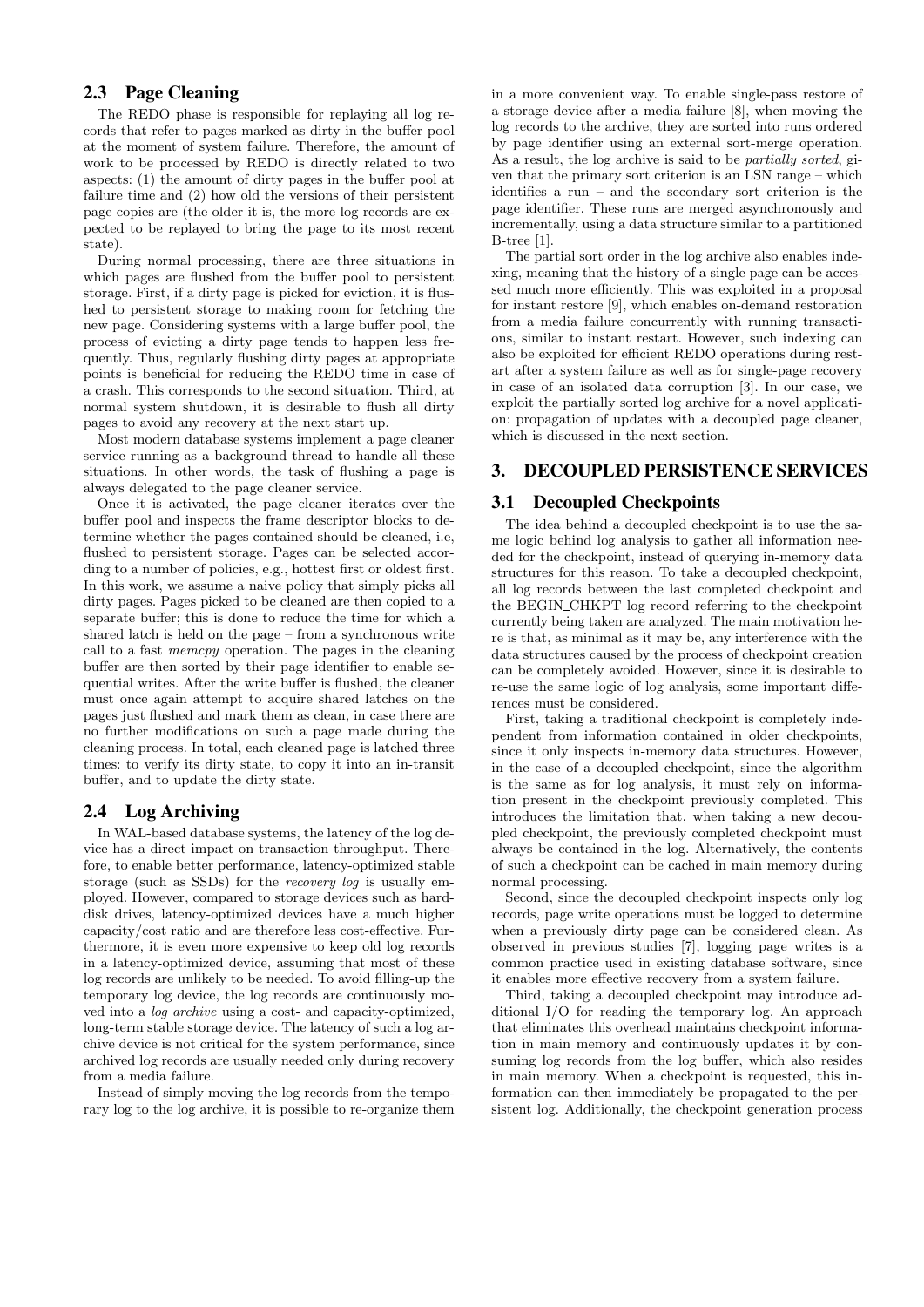can feed from the same input stream used for log archiving. When these two techniques are combined, no additional I/O overhead is incurred. For simplicity of implementation, our evaluation considers a naive approach where checkpoints always rely on reading the persistent log.

Fourth, since the process of taking a decoupled checkpoint is basically the same as log analysis, the longer the elapsed time from the last checkpoint, the more time is required for taking a new decoupled checkpoint. Therefore, the new technique encourages more frequent checkpoints, which also benefits recovery performance. Since this kind of checkpoint creation does not interfere with in-memory processing, overall system performance should not be affected.

# 3.2 Decoupled Page Cleaner

To motivate the use of a decoupled page cleaner, we are first considering a scenario where the whole working set is in main memory, later expanding our argument to medium and small buffer pools. For such a large buffer pool, there are no page misses and therefore no need for page eviction. Therefore, the only I/O operations to the database device made by the cleaner service are related to periodically cleaning dirty pages, which reduces REDO time during restart after a system failure. Hence, it is desirable for the cleaner service to be continuously active and provide for as many clean pages as possible in the buffer pool.

To flush pages, the cleaner service requires direct access to the buffer-pool data structure as well as unnecessarily high latching (i.e., low-level concurrency control) contention. If the page cleaner service is too aggressive, it might generate too much interference (mainly with hot pages) and consequently harm the transaction activity. Hence, it is highly desirable to reduce any interference with in-memory data structures while enabling the page cleaner to run as aggressively as required. Note that this stands at odds with the goal stated above, which means that a tradeoff is required in the traditional design.

A decoupled page cleaner eliminates this trade-off by encouraging more frequent checkpoints regardless of transaction activity. This is achieved by asynchronously replaying log records on page versions present on persistent storage, without requiring any access to the page images in the buffer pool. This is a similar procedure as those performed by single-pass restore and virtual backups [8].

However, assuming a group of sequential pages that are in the cleaner buffer, fetching log records referring to these pages implies random I/O to the recovery log device, which should be avoided as far as possible for performance reasons. Fortunately, as mentioned in Section 2.4, the log archive device can be partially sorted by page identifier and indexed, enabling a sequential read of the log records referring to the pages to be cleaned. Furthermore, to avoid repeated work, the decoupled page cleaner keeps track of the LSN up to which pages were cleaned. Every activation of the decoupled cleaner then increases this LSN value, essentially bringing the persistent database state up to that LSN. Figure 2 illustrates the main idea of the decoupled page cleaner based on log archive.

Two further issues must also be considered to fully decouple a page cleaner from the buffer pool. First, an efficient eviction policy should give preference for removing clean pages from the buffer to make room for new pages. Therefore, to keep track of which pages are dirty and which pages are



Figure 2: Decoupled cleaning scenario

clean, the decoupled page cleaner, after replaying the log records and flushing a more recent version of pages, still has to acquire latches on pages in the buffer pool to mark them as clean, if necessary. Second, when a page flush is required and the decoupled cleaner is activated, it must be guaranteed that the page is in its most recent version when fetching it from persistent storage again. This requires some synchronization among the page cleaner and the process of fetching pages from disk.

To overcome these limitations, the decoupled page cleaner can be combined with a method used for single-page recovery [3]. By employing this kind of recovery, it is possible to determine whether or not a page fetched from persistent storage is up to date. In case the page is outdated, log replay is triggered to bring it to the most recent state before allowing further accesses. This addresses the second problem state above. A similar idea, called write elision, can be employed to deal with the eviction problem. It relies on single-page recovery to allow evicting a dirty page from the buffer pool without writing it back to disk. In combination, these techniques enable full decoupling of persistence services from buffer-pool data structures.

In a scenario where the working set does not fit into main memory, the advantages of a decoupled cleaner must be reconsidered. If a medium-sized buffer pool is used, such that memory bandwidth is well utilized for high transaction throughput, the decoupled cleaner is not expected to impact performance in any way – positive or negative. However, the advantage of a modular and loosely-coupled architecture suggests it as a better approach. In the case of a small buffer pool, where page I/O clearly becomes the bottleneck, a traditional approach is preferrable, since it can more efficiently provide propagation solely by page eviciton – i.e., without an asynchronous cleaning daemon. This scenario, however, is quite rare in modern OLTP systems, given the moderate cost of DRAM.

#### *3.2.1 Further Applications of Decoupled Cleaning*

Other than decoupling the modules of page cleaning and buffer management in the system architecture, a decoupled page cleaner enables interesting recovery features which we hope to exploit in future work. These are not considered in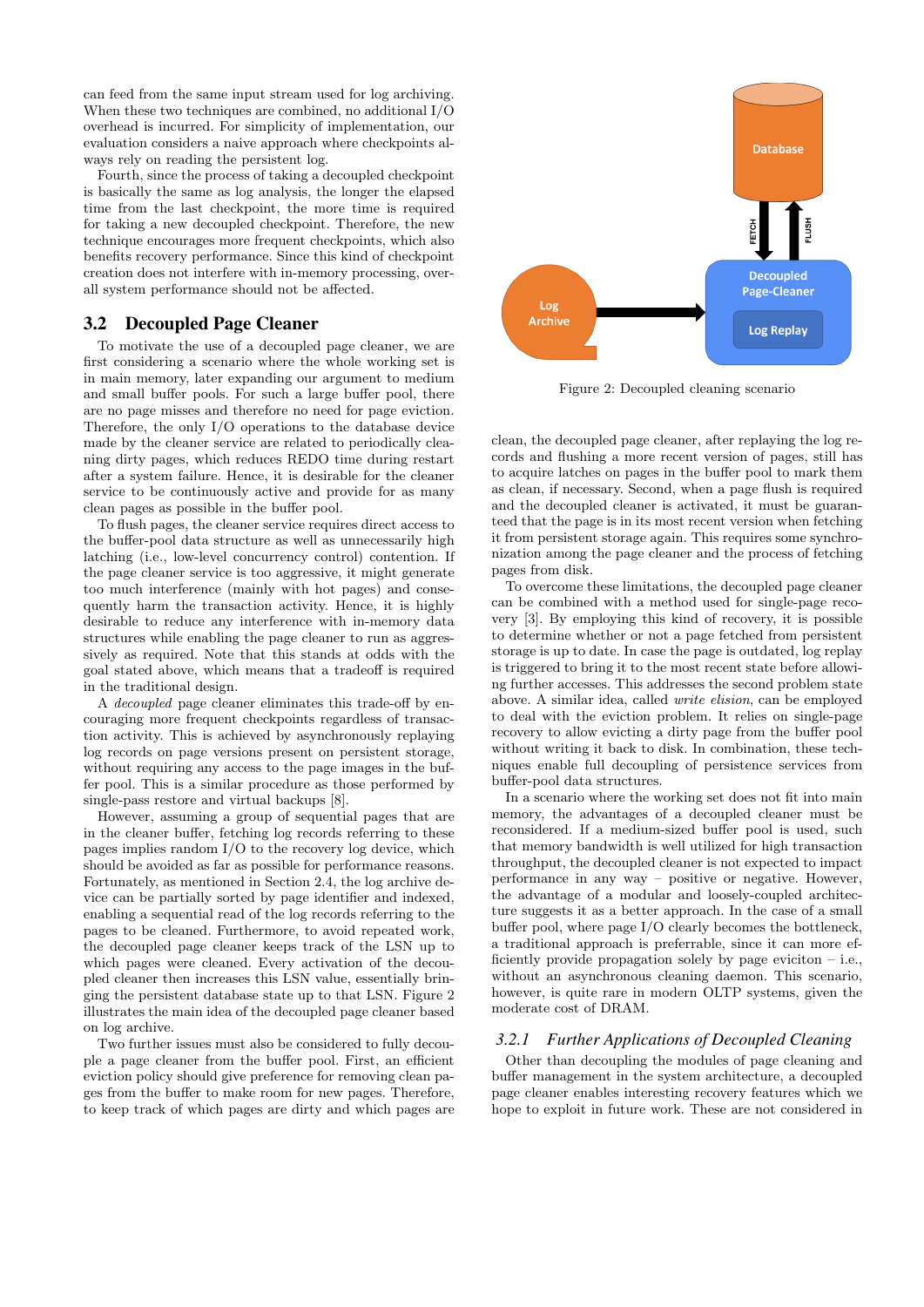our evaluation in Section 4, but are shortly listed here to motivate further applications of our technique.

Similarly to write elision, a decoupled cleaner together with single-page recovery also enables read elision [2]. The idea consists of simply logging insertions and updates to database pages without the requirement of having them loaded from persistent storage to memory. The decoupled page cleaner is then responsible for later replaying the generated log records to the persistent pages. Both read and write elision offer the advantage of avoiding unnecessary I/O operations that would increase the transaction response time. In other words, the decoupled page cleaner works in synergy with single-page recovery in the sense that it runs page recovery in the background and alleviates the cost of doing it on demand.

A decoupled cleaner also allows different page representations for buffered and persistent images of pages, which may exhibit several advantages. For instance, in a design that maintains only committed log records in the persistent log [10], a no-steal policy is easily achieved. In such a design, uncommitted updates always remain in the volatile buffer pool, so that the need for UNDO logging & recovery is eliminated.

## 4. EXPERIMENTS

As the main hypothesis to be tested by the following experiments, a decoupled design may reduce the interference with main-memory data structures, which might deteriorate the transaction throughput of the whole system. In our experiments, we only evaluate the performance of decoupled checkpoints. The decoupled cleaner provides similar results, but a more thorough analysis is currently being carried out and it is thus reserved for a future publication.

We implemented the algorithms previously described for creating decoupled checkpoints in the Zero storage manager<sup>1</sup> (based on Shore-MT [5]). Here, we present experiments comparing the classical and the decoupled checkpoint implementation to exemplify how such a service can interfere with in-memory processing. The experiments consist of executing the TPC-B benchmark, which performs a large amount of small read-write transactions, such as debit and credit on a bank account. For each experiment, the database is loaded and the benchmark is executed for 15 minutes.

The scale factor of TPC-B is set to meet the exact number of hardware threads in such a way that each hardware thread executes transactions referring to a single branch. Consequently, there are no concurrency conflicts that might interfere with the transaction throughput. Furthermore, in order to simulate modern in-memory database systems, the buffer pool size is set to fit the whole database size after executing the benchmark. Database and log archive are each stored in its own latency-optimized device (SSD). The experiments were executed with the recovery log both in a dedicated latency-optimized device (SSD) and in a main-memory file system. Having the recovery log in a main-memory file system enables a simulation of database systems with higher transaction throughput, where interferences should have a larger impact on performance. However, this approach does not represent a real-world scenario, since a recovery log must always be stored on a non-volatile device.

The experiments with decoupled checkpoints were execu-

ted with log archiving disabled. Transaction throughput was measured by inspecting the log records generated during the benchmark execution.

Finally, the experiments described here were carried out on an Intel Xeon X5670 server with 96 GB of 1333 MHz DDR3 memory. The system provides dual 6-core CPUs with hyper-threading capabilities, which gives a total of 24 hardware thread contexts. The operating system is a 64-bit Ubuntu Linux 12.04 with Kernel version 3.11.0.

Figure 3a shows the results after running the benchmark with the log being on an SSD device. Values on the y-axis represent the average transaction throughput in units of thousand transactions per second. Values on the x-axis represent how frequent a checkpoint request is made in milliseconds. Taking checkpoints too frequently increases the interference with the in-memory data structures, which may harm the transaction throughput of the system. Even though taking a checkpoint every millisecond is not a realistic scenario, it is done in order to stress the system and enforce as much interference as possible.

The transaction throughput of decoupled checkpoints is not only higher when compared to classical checkpoints, but the variation of throughput between different checkpoint frequencies is smaller. Ideally, the throughput of decoupled checkpoints should be constant for any checkpoint frequency, since there is no interference with in-memory data structures that might disturb the system performance. However, the additional I/O operations required for a decoupled checkpoint to read log information might induce a delay on the writing of log records for transaction commit.

Taking classical checkpoints every interval higher than 1000 ms does not produce significant interference in the system and throughput after this point equals the one achieved by decoupled checkpoints.

The CPU consumption for the whole benchmark execution was also analyzed. The higher the transaction throughput, the higher is the CPU consumption. In Figure 4, we compare both designs in the case previously mentioned where the transaction throughput is the same. Here we can observe that decoupled checkpoints consume a small extra amount of CPU compared to classical checkpoints.

### 5. SUMMARY AND CONCLUSIONS

In this contribution, we propose an alternative architecture for database systems by decoupling the propagation components from in-memory processing. Decoupling components is desirable not only because it avoids any interference with in-memory data structures, but also because it eliminates much of the code complexity introduced by unnecessary interactions between components. To that end, we implemented novel checkpoint and page cleaner algorithms that are based on log information rather than on data collected from critical in-memory data structures. Based on a qualitative analysis, we verified that the complexity of our codebase was significantly reduced.

Our techniques are better suited for scenarios where the majority of the application working set fits into main memory. This is because decoupled persistence services are assumed to have a more proactive and preventive role – rather than being critical components on which transactions depend in order to make progress. However, the techniques are not restricted to in-memory workloads in any way.

The experiments presented in this work show that the

<sup>1</sup>https://github.com/caetanosauer/zero